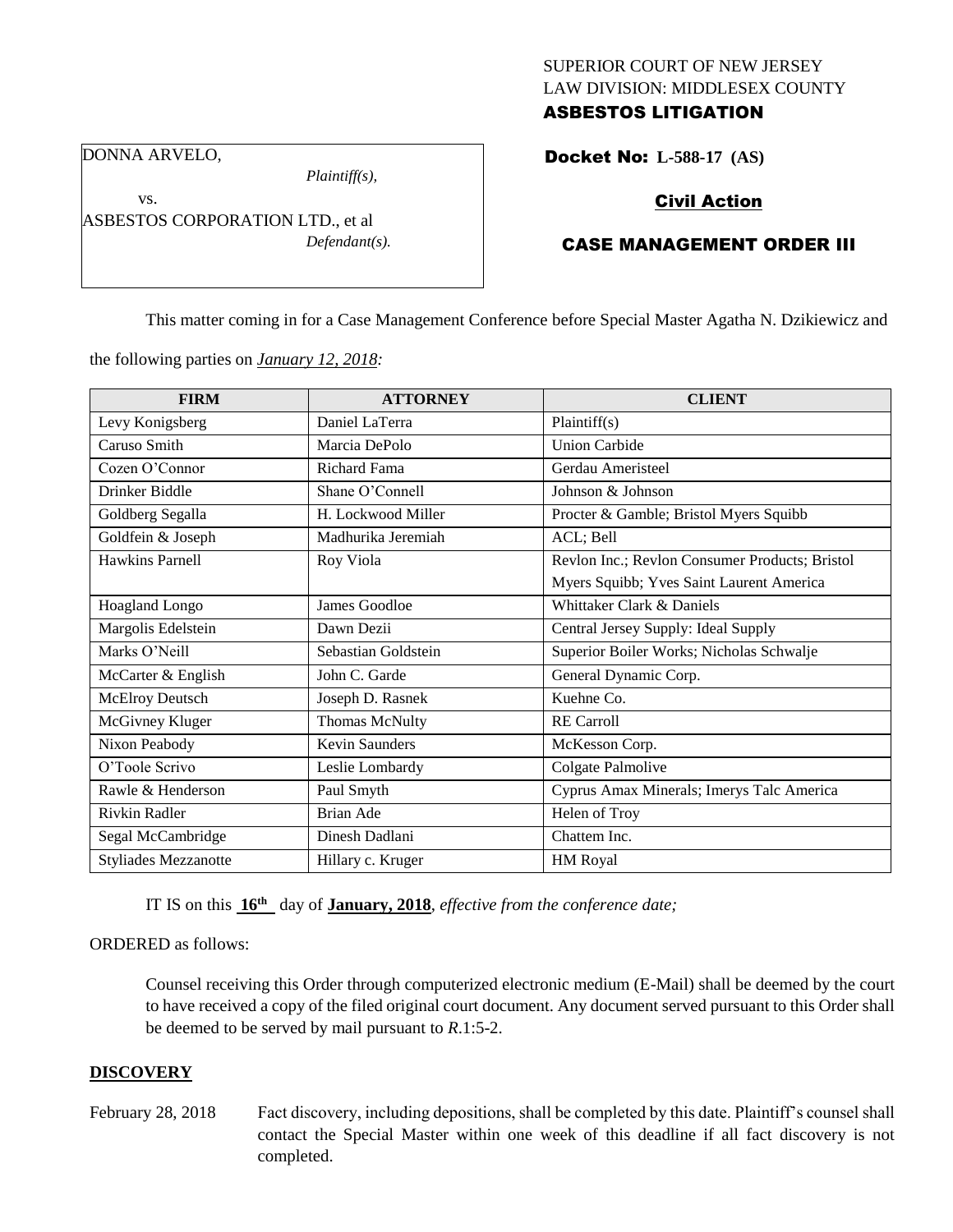February 28, 2018 Depositions of corporate representatives shall be completed by this date.

# **EARLY SETTLEMENT**

May 18, 2018 Settlement demands shall be served on all counsel and the Special Master by this date.

# **SUMMARY JUDGMENT MOTION PRACTICE**

- April 6, 2018 Plaintiff's counsel shall advise, in writing, of intent not to oppose motions by this date.
- April 13, 2018 Summary judgment motions shall be filed no later than this date.
- May 11, 2018 Last return date for summary judgment motions.

# **MEDICAL DEFENSE**

June 1, 2018 Defendants shall identify its medical experts and serve medical reports, if any, by this date. In addition, defendants shall notify plaintiff's counsel (as well as all counsel of record) of a joinder in an expert medical defense by this date.

# **LIABILITY EXPERT REPORTS**

| March 30, 2018 | Plaintiff shall identify its liability experts and serve liability expert reports or a certified expert |
|----------------|---------------------------------------------------------------------------------------------------------|
|                | statement by this date or waive any opportunity to rely on liability expert testimony.                  |
|                |                                                                                                         |

June 1, 2018 Defendants shall identify its liability experts and serve liability expert reports, if any, by this date or waive any opportunity to rely on liability expert testimony.

# **ECONOMIST EXPERT REPORTS**

- March 30, 2018 Plaintiff shall identify its expert economists and serve expert economist report(s), if any, by this date or waive any opportunity to rely on economic expert testimony.
- June 1, 2018 Defendants shall identify its expert economists and serve expert economist report(s), if any, by this date or waive any opportunity to rely on economic expert testimony.

# **EXPERT DEPOSITIONS**

June 29, 2018 Expert depositions shall be completed by this date. To the extent that plaintiff and defendant generic experts have been deposed before, the parties seeking that deposition in this case must file an application before the Special Master and demonstrate the necessity for that deposition. To the extent possible, documents requested in a deposition notice directed to an expert shall be produced three days in advance of the expert deposition. The expert shall not be required to produce documents that are readily accessible in the public domain.

# **PRE-TRIAL AND TRIAL**

- February 9, 2018 The settlement conference previously scheduled on this date is **cancelled**.
- June 7, 2018 @ 10:00am Settlement conference. All defense counsel shall appear with authority to negotiate settlement and have a representative authorized to negotiate settlement available by

 $\_$  ,  $\_$  ,  $\_$  ,  $\_$  ,  $\_$  ,  $\_$  ,  $\_$  ,  $\_$  ,  $\_$  ,  $\_$  ,  $\_$  ,  $\_$  ,  $\_$  ,  $\_$  ,  $\_$  ,  $\_$  ,  $\_$  ,  $\_$  ,  $\_$  ,  $\_$  ,  $\_$  ,  $\_$  ,  $\_$  ,  $\_$  ,  $\_$  ,  $\_$  ,  $\_$  ,  $\_$  ,  $\_$  ,  $\_$  ,  $\_$  ,  $\_$  ,  $\_$  ,  $\_$  ,  $\_$  ,  $\_$  ,  $\_$  ,